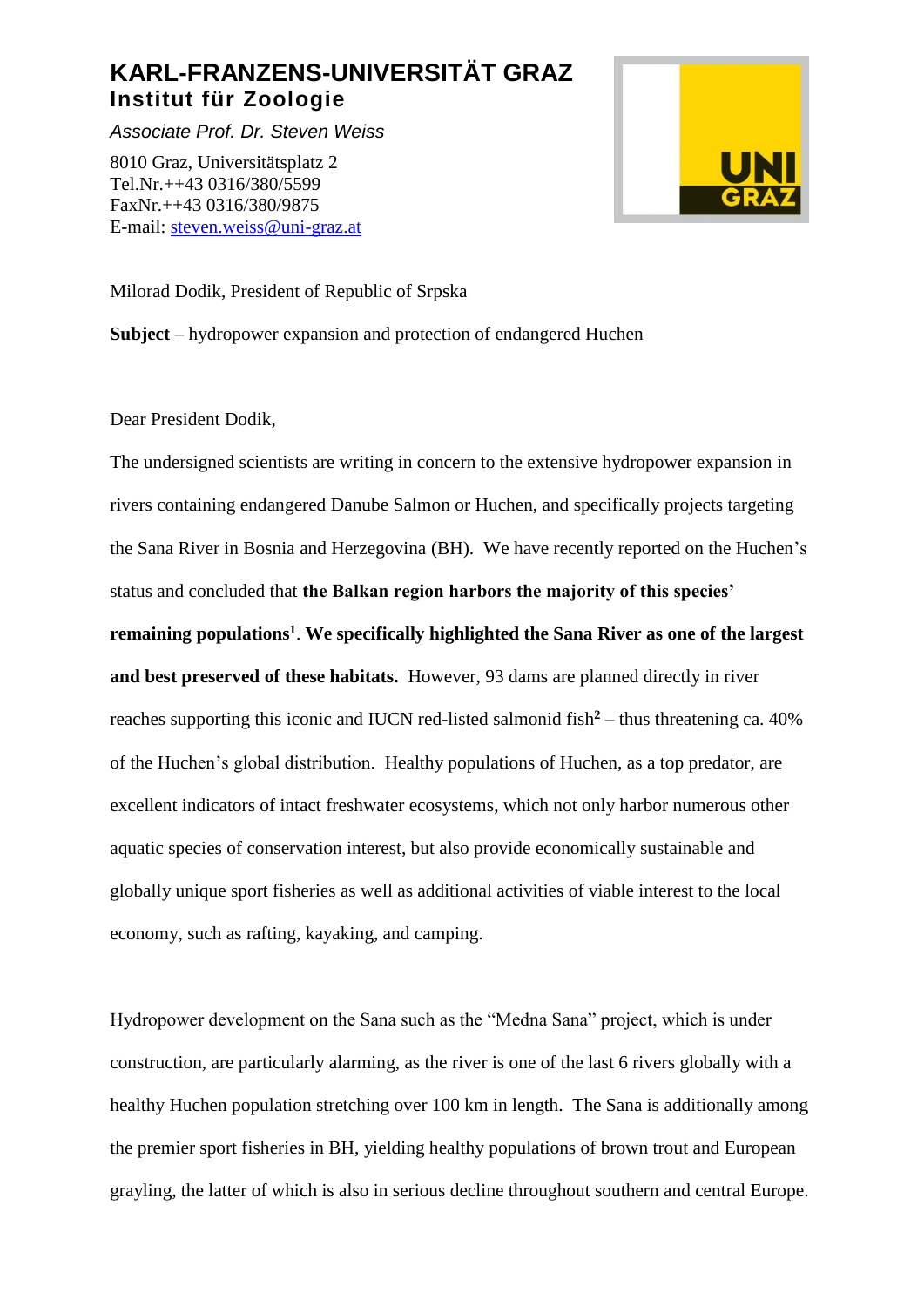We are deeply concerned about these developments, and reiterate that the ongoing activity on the Sana reflects a lack of large-scale planning and concern for the precious flora and fauna of

## the region. **Hydropower development at this scale is wholly incompatible with the**

**protection of endangered Hucho**, as well as many associated aquatic species as their habitat

is invariably degraded or wholly eliminated leading to synergistic negative impacts

throughout the ecosystem. **We thus urge authorities to stop the damming of Huchen** 

**rivers in the Balkans, and re-consider alternative energy development plans that would** 

**allow for the sustainable use and adequate protection of these unique and beneficial** 

**ecosystems.**

### **Sincerely,**

Assoc. Prof. Dr. Steven Weiss – Karl Franzens University Graz, Austria, IUCN Salmonid Specialist Group, IUCN Focal Point Authority for Eurasian Salmonids; Dr. Jörg Freyhof, European Chair of the IUCN/SSC Freshwater Fish Specialist Group, German Centre for Integrative Biodiversity Research (iDiv); Dr. Avdul Adrović, Faculty of Sciences, University of Tuzla Dr. Belma Kalamujić, Institute for Genetic Engineering and Biotechnology, Sarajevo; Dr. Aljoša Duplić, Karlovac University of Applied Sciences, Zagreb; Prof. Dr. Boris Hrašovec, Faculty of Forestry, University of Zagreb; Dr. Zoran Marčić, Faculty of Science, University of Zagreb; Prof. Dr. Dragana Milošević, Faculty of Sciences and Mathematics, Univ. of Montenegro; Prof. Dr. Marina Piria, Faculty of Agriculture, University of Zagreb; Prof. Dr. Predrag Simonović, University of Belgrade, Faculty of Biology; Senad Šljuka, Faculty of Science, University of Sarajevo; Dr. Tea Tomljanović, Faculty of Agriculture, University of Zagreb; Dr. Daša Zabric, Fisheries Research Institute of Slovenia.

Cc: Karmenu Vella, European Commissioner of Environment, Maritime Affairs and Fisheries Željka Cvijanović, Prime Minister of Rep. of Srpska Petar Đokić, Ministry of Industry, Energy and Mining, Rep. of Srpska Srebrenka Golić, Ministry of Spatial Planning, Civil Engineering and Ecology, Rep. of Srpska Edita Đapo, Federal ministry of Environment and Tourism, Bosnia-Herzegovina Mirko Šarović, Ministry of Foreign Trade and Economic Relations, Bosnia-Herzegovina